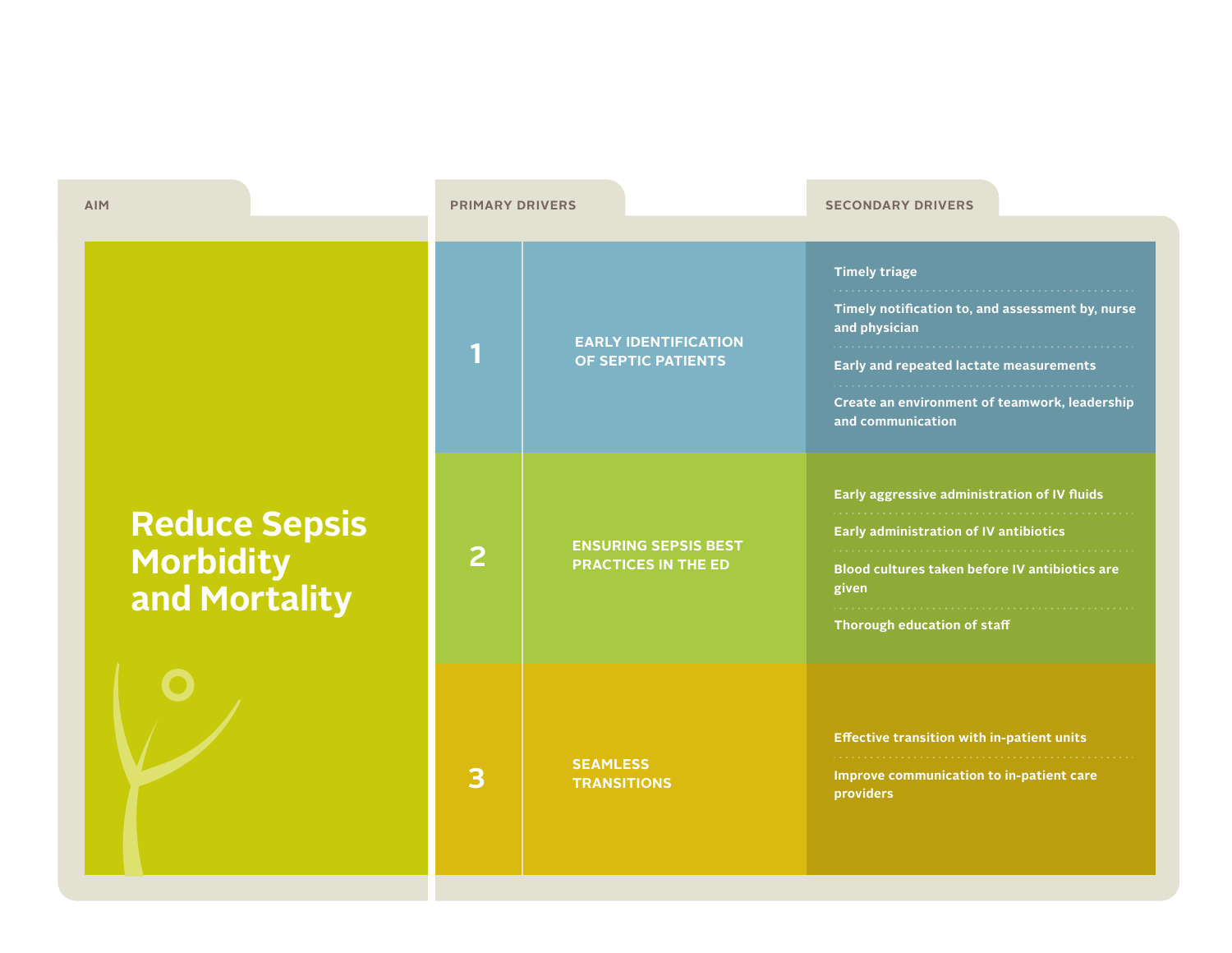| <b>PRIMARY DRIVER</b>                                                 | <b>SECONDARY DRIVERS</b>                                           | <b>CHANGE IDEAS</b>                                                                                                                                                                                                                            |
|-----------------------------------------------------------------------|--------------------------------------------------------------------|------------------------------------------------------------------------------------------------------------------------------------------------------------------------------------------------------------------------------------------------|
|                                                                       |                                                                    |                                                                                                                                                                                                                                                |
| <b>Early</b><br><b>Identification</b><br>of Septic<br><b>Patients</b> | <b>TIMELY TRIAGE</b>                                               | Review SIRS criteria and the importance of early sepsis identification with<br>all triage nurses<br>Standardize triage screening tool for<br>identification of sepsis                                                                          |
|                                                                       |                                                                    | Ensure proper documents/references/posters at triage                                                                                                                                                                                           |
|                                                                       | TIMELY NOTIFICATION TO,<br>AND ASSESSMENT BY, NURSE                | Develop mechanism to notify physician and nurse of potential sepsis patient;<br>a sticker or other visible clue on their charts, overhead page, direct communi-<br>cation                                                                      |
|                                                                       | <b>AND PHYSICIAN</b>                                               | Incorporate the use of communication systems such as "Code Sepsis" paging<br>system, whiteboards, verbal and environmental cues, electronic bed boards                                                                                         |
|                                                                       |                                                                    | Standardize order set for sepsis and link orders for lab so if blood culture is<br>ordered, a serum lactate is ordered simultaneously (electronic order sets and<br>defaults if possible)                                                      |
|                                                                       | <b>EARLY AND REPEATED LACTATE</b><br><b>MEASUREMENTS</b>           | Work with lab to ensure that when initial blood work is taken that a venous<br>blood gas is taken to measure lactate and results to clinician within 30 minutes<br>(need access to arterial blood gas machine or point of care lactate device) |
|                                                                       |                                                                    | Encourage a "culture of lactate" where any team member (MD, RN, RT) is<br>empowered to check early and often                                                                                                                                   |
|                                                                       | <b>CREATE AN ENVIRONMENT OF</b><br><b>TEAMWORK, LEADERSHIP AND</b> | Work with lab to ensure that when initial blood work is taken that a venous<br>blood gas is taken to measure lactate and results to clinician within 30 minutes<br>(need access to arterial blood gas machine or point of care lactate device) |
|                                                                       | <b>COMMUNICATION</b>                                               | Encourage a "culture of lactate" where any team member (MD, RN, RT) is<br>empowered to check early and often                                                                                                                                   |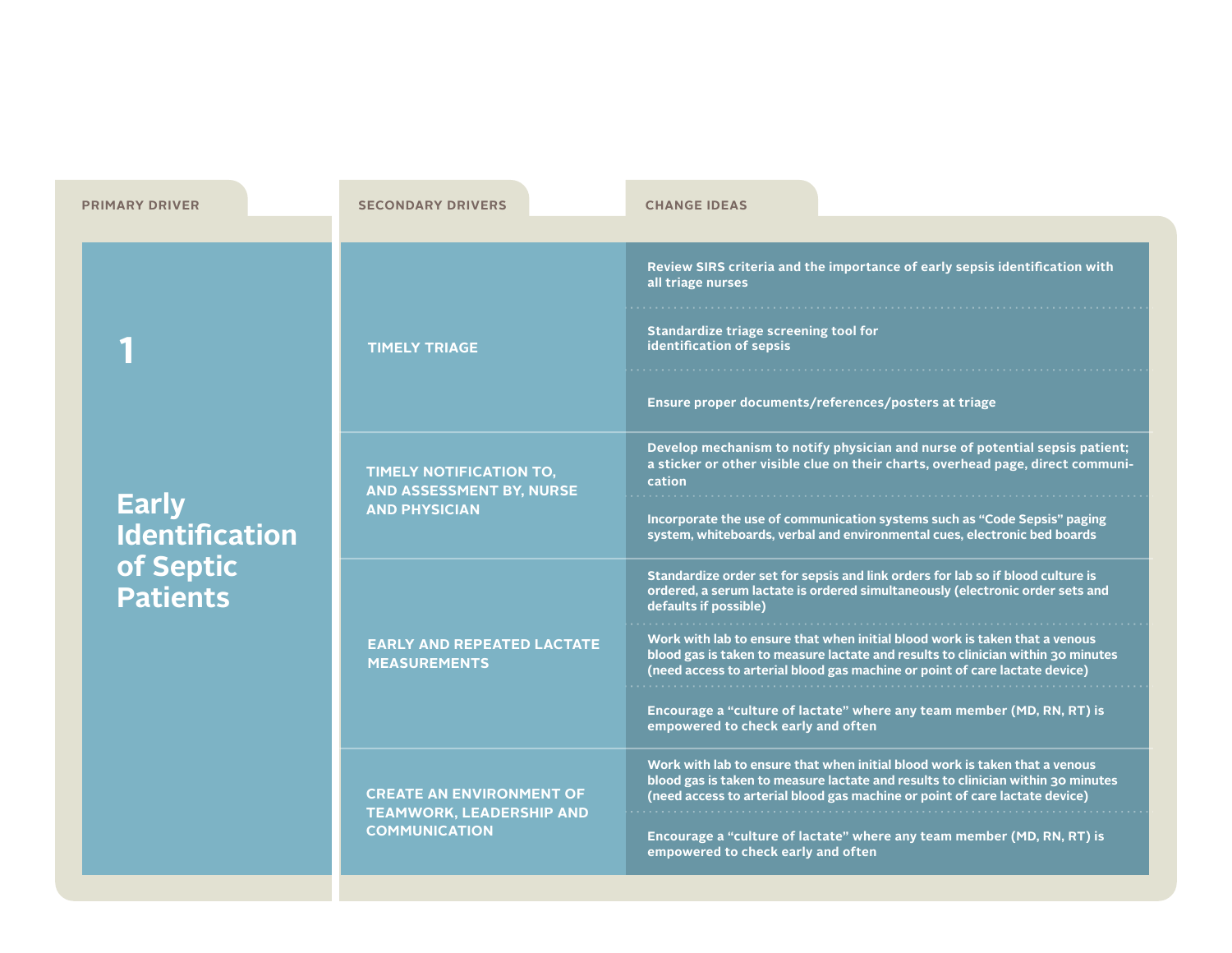| <b>PRIMARY DRIVER</b>                                                         | <b>SECONDARY DRIVERS</b>                                                                                                                      | <b>CHANGE IDEAS</b>                                                                                                                                                                                                                                                                         |
|-------------------------------------------------------------------------------|-----------------------------------------------------------------------------------------------------------------------------------------------|---------------------------------------------------------------------------------------------------------------------------------------------------------------------------------------------------------------------------------------------------------------------------------------------|
|                                                                               |                                                                                                                                               |                                                                                                                                                                                                                                                                                             |
| <b>Ensuring</b><br><b>Sepsis Best</b><br><b>Practices In</b><br><b>The ED</b> |                                                                                                                                               | Nurse initiated order sets and resuscitation                                                                                                                                                                                                                                                |
|                                                                               | <b>EARLY AGGRESSIVE</b><br><b>ADMINISTRATION OF IV</b><br><b>FLUIDS</b>                                                                       | Have sepsis kits including antibiotics, lab draw supplies, IV tubing and fluids<br>for easy access available in the ED                                                                                                                                                                      |
|                                                                               |                                                                                                                                               | Start IV fluids, lab work, antibiotics before getting a bed if no beds available                                                                                                                                                                                                            |
|                                                                               |                                                                                                                                               | Establish a standard that all potentially septic patients receive a 1 litre<br>crystalloid bolus with emphasis on hanging the second litre and documenting<br>the times these are done                                                                                                      |
|                                                                               |                                                                                                                                               | Develop a protocol for escalated care for those patients that remain<br>hypotensive despite fluid bolus                                                                                                                                                                                     |
|                                                                               | <b>1. BLOOD CULTURES TAKEN</b><br><b>BEFORE IV ANTIBIOTICS ARE</b><br><b>GIVEN</b><br><b>2. EARLY ADMINISTRATION OF</b><br><b>ANTIBIOTICS</b> | Adopt sepsis pre-printed orders for your department and place in patient charts                                                                                                                                                                                                             |
|                                                                               |                                                                                                                                               | Decide on antibiotic choices according to suspected source of infection (discuss)<br>with local infectious disease, pharmacy and microbiology specialists). Ensure<br>there is a trigger system to alert for blood culture draw.                                                            |
|                                                                               |                                                                                                                                               | Process map the patient's journey and processes relating to sepsis. Use the<br>process map to identify and eliminate bottlenecks in your process                                                                                                                                            |
|                                                                               | <b>THOROUGH EDUCATION OF</b><br><b>STAFF</b>                                                                                                  | Establish educational sessions - consider using E2E educational slide sets and<br>lectures/videos on www.evidence2excellence.ca. Establish on-going education<br>(eg. educational rounds including M&M rounds; newsletter; case examples and<br>report cards; updates on new sepsis issues) |
|                                                                               |                                                                                                                                               | Sepsis education in ALL new staff orientation including physicians and<br>students                                                                                                                                                                                                          |
|                                                                               |                                                                                                                                               | Set up forums for communicating with smaller community hospitals OR to<br>larger hospitals. Consider setting up coordinated rounds with rural sites to<br>discuss management and transfer issues                                                                                            |